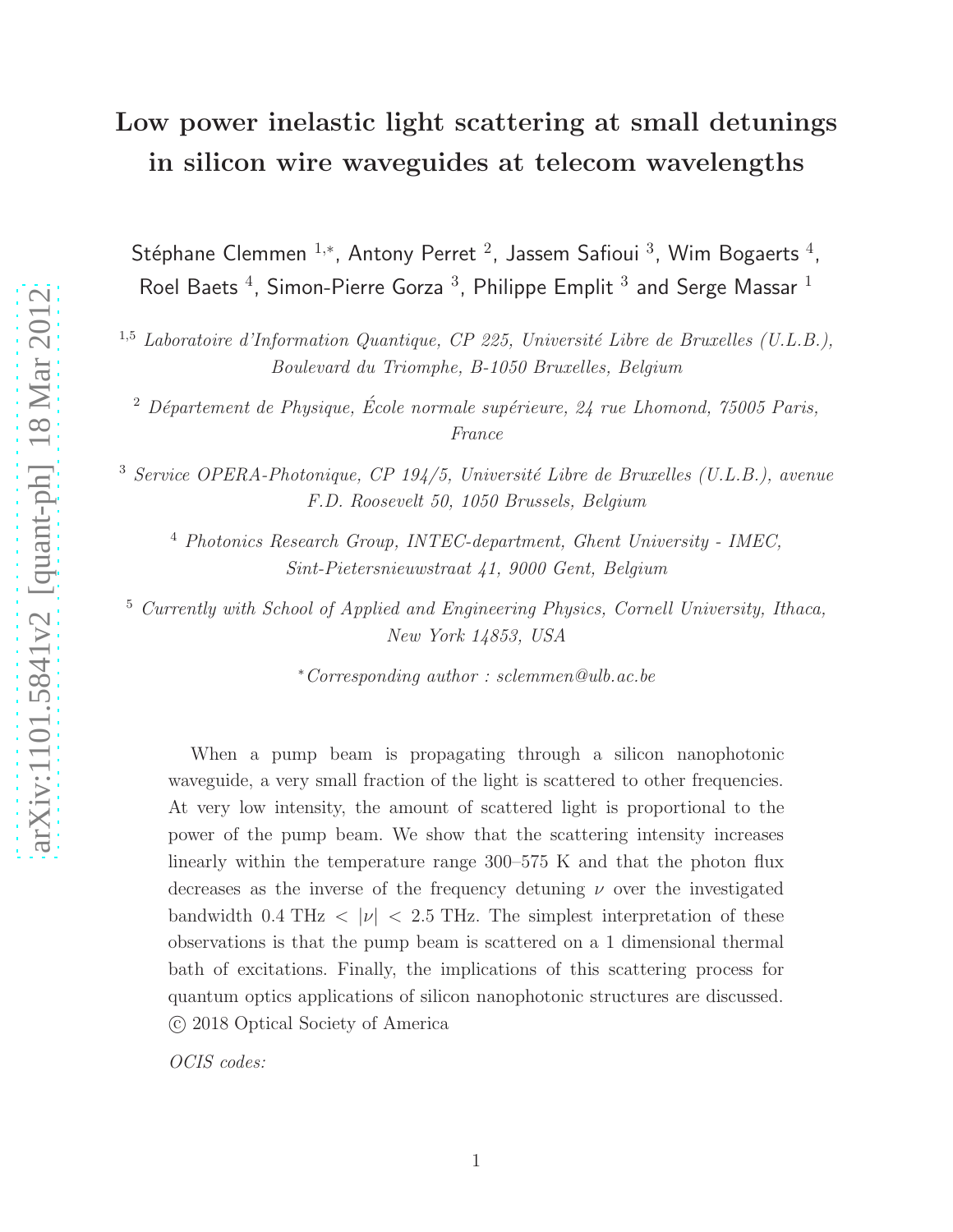#### 1. Introduction

Light propagation in silicon wire waveguides (SWW) at telecommunication wavelengths is highly complex. Indeed such waveguides exhibit an intrinsic Kerr non linearity, a Raman scattering with a narrow peak at 15.6 THz, linear absorption, as well as two photon absorption which generate free carriers, in turn responsible for free carriers absorption. Reviews presenting these processes, as well as some of their consequences can be found in [\[1–](#page-9-0)[4\]](#page-9-1).

Recently, SWW have been investigated as a promising source of correlated photon pairs [\[5–](#page-9-2)[11\]](#page-10-0). These are generated via a four wave mixing process in which the third order non linearity of the medium converts two photons from the pump beam into two correlated photons at frequency detunings  $\pm \nu$  from the pump frequency. However, experimental studies of photon pairs generation in SWW have revealed an unexpected photon noise source [\[5,](#page-9-2)[10\]](#page-10-1). In particular, the experiment reported in Ref. [\[10\]](#page-10-1) was done in CW regime at very low power and was much more sensitive to noise than earlier works. A large reduction from the predicted signal to noise ratio was then measured (11.3 instead of 69). Some potential sources of noise in SWW were theoretically studied in [\[6\]](#page-9-3) but these do not seem to explain the observations of [\[10\]](#page-10-1). We note that a similar unexpected source of noise has also been observed in hydrogenated amorphous silicon waveguides [\[12\]](#page-10-2).

Here we report on a detailed experimental study of the inelastic light scattering that occurs in SWW for frequency detunings well below the Raman peak, and we demonstrate that this scattering process is responsible for the low signal to noise ratio reported in [\[10\]](#page-10-1). The spectrum of the scattered light and its dependence on the waveguide temperature is most simply interpreted as scattering on a 1 dimensional thermal bath of excitations, involving both absorption and emission of excitations. Finally, time resolved measurements clearly demonstrate that this scattering is not related to the free carriers density.

#### 2. Experimental setup

Our experiments were performed with silicon wire waveguides (cross section  $500 \times 220 \text{ nm}$ ) with a lower cladding of silica and air as an upper cladding. These waveguides are 11.2 mm long and are characterized by a group velocity dispersion  $\beta_2 = -1.5 \pm 0.5$  ps<sup>2</sup> m<sup>-1</sup> at a wavelength of 1.5  $\mu$ m and a third order nonlinear coefficient  $\gamma \approx 300 \text{ W}^{-1}\text{m}^{-1}$  (assuming an effective area of 0.064  $\mu$ m<sup>2</sup> and a Kerr coefficient of [\[13\]](#page-10-3)  $4.7 \times 10^{-18}$  m<sup>2</sup>/W).

The experimental setup is depicted in Fig [1](#page-2-0) and can be divided into two main parts. The first part (top pannel in Fig [1\)](#page-2-0) is used to generate the scattered flux of photons in the waveguide. The second part (bottom pannel) is an analysing system to measure the photon flux power, the spectrally resolved photon flux, and the spectrally resolved coincidences. The pump beam is a CW laser beam at 1539.8 nm (Agilent 81600b amplified by a Keopsys ErYbdoped fiber amplifier) which has been cleaned on Stokes and anti-Stokes frequencies using a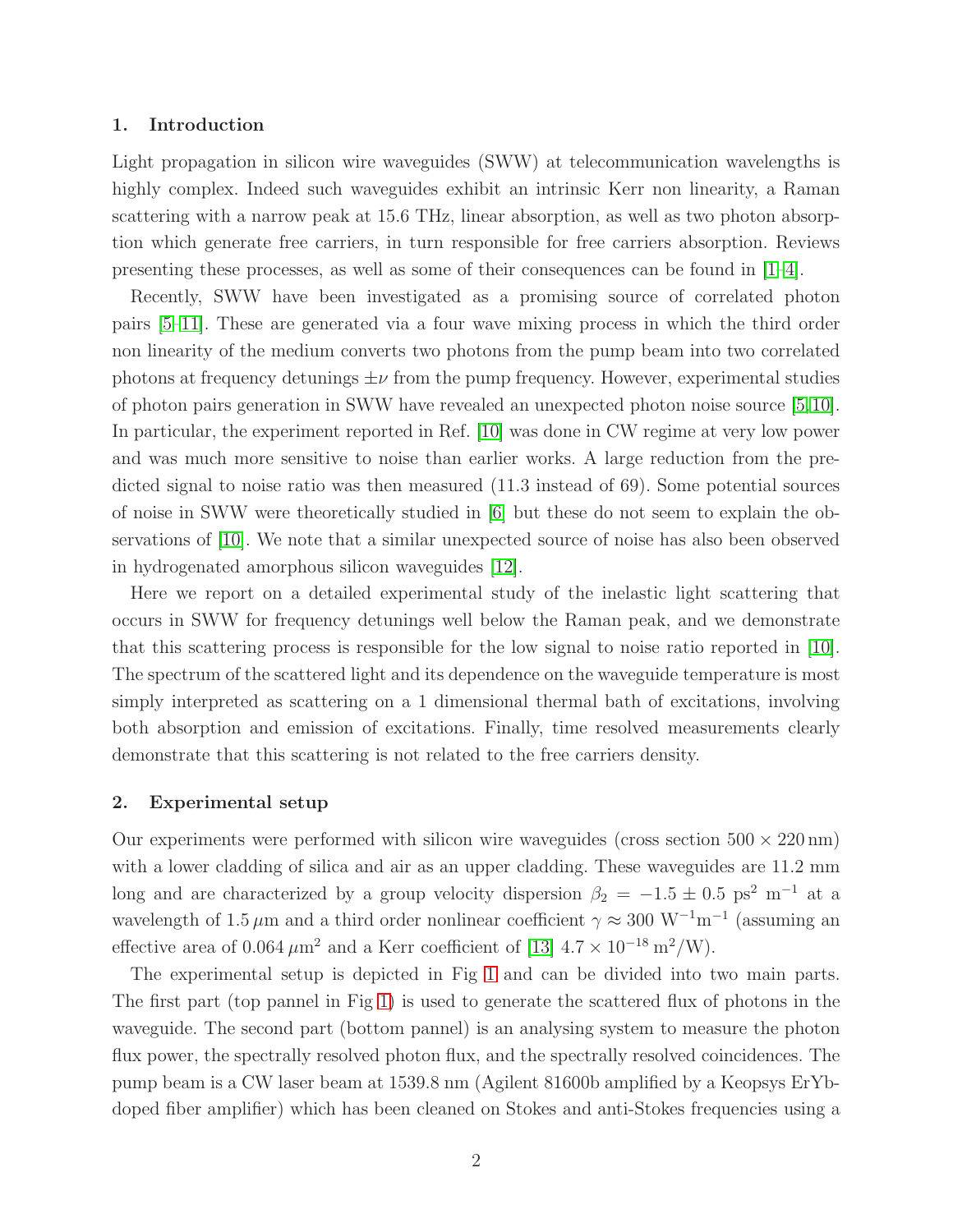

<span id="page-2-0"></span>Fig. 1. Experimental setup. Photon flux is generated in the top part of the setup and the bottom part is used to analyse this flux in the Stokes and Anti-Stokes bands. Laser: CW laser source at 1539.8 nm, EDFA: erbium-doped fiber amplifier, pc: polarization controller, bpf: band pass filter to clean the pump beam, col: collimation lens, flip flop: mirror used to measure the input power, SWW: silicon wire waveguide, demux: demultiplexer, tf: tunable filter, apd: avalanche photodiode, pg, pulse generator, tdc: time to digital converter  $+$ computer.

bandpass filter (BPF). This BPF consists of fiber Bragg gratings, circulators and 100 GHz commercial add  $\&$  drop filters. It has an extinction larger than 150 dB outside of the pump band  $(1539.8 \pm 0.8 \text{ nm})$ . Note that to reduce as much as possible Raman scattering in the fiber, the pigtail of the last component of the BPF is only 10 cm long. After the BPF, the light is first collimated, then injected into the SWW by focussing the beam onto a grating coupler. At the output of the waveguide, the light is coupled into a standard optical fiber by means of a second grating coupler. The input and output coupling losses as well as the linear propagation loss in the waveguide have been measured to be  $6 \pm 0.5$  dB and  $2.5 \pm 0.5$  dB, respectively. After outcoupling, the pump beam is separated by a demultiplexer and sent to a powermeter. In the second output port of the demultiplexer, the remaining part of the pump beam is removed by a bandblock filter (bbf) made up of fiber Bragg gratings (extinction greater than 150 dB in the pump band). The Stokes (1542-1558 nm) and anti-Stokes bands (1522-1538 nm) are then separated by a second demultiplexer. Measurements of the photon fluxes in these two bands are carried out with single photon detectors. These detectors are avalanche photodiodes (APD - ID201 from ID quantique) operating in Geiger mode at 100 kHz with a gate duration of 100 ns synchronized with a pulse delay generator (Standford DG535). The efficiency of the detectors are  $10 \pm 1\%$  (Stokes) and  $15 \pm 1\%$  (anti-Stokes) while dark counts are  $805\pm3$  Hz and  $155\pm1$  Hz, respectively. The temporal resolution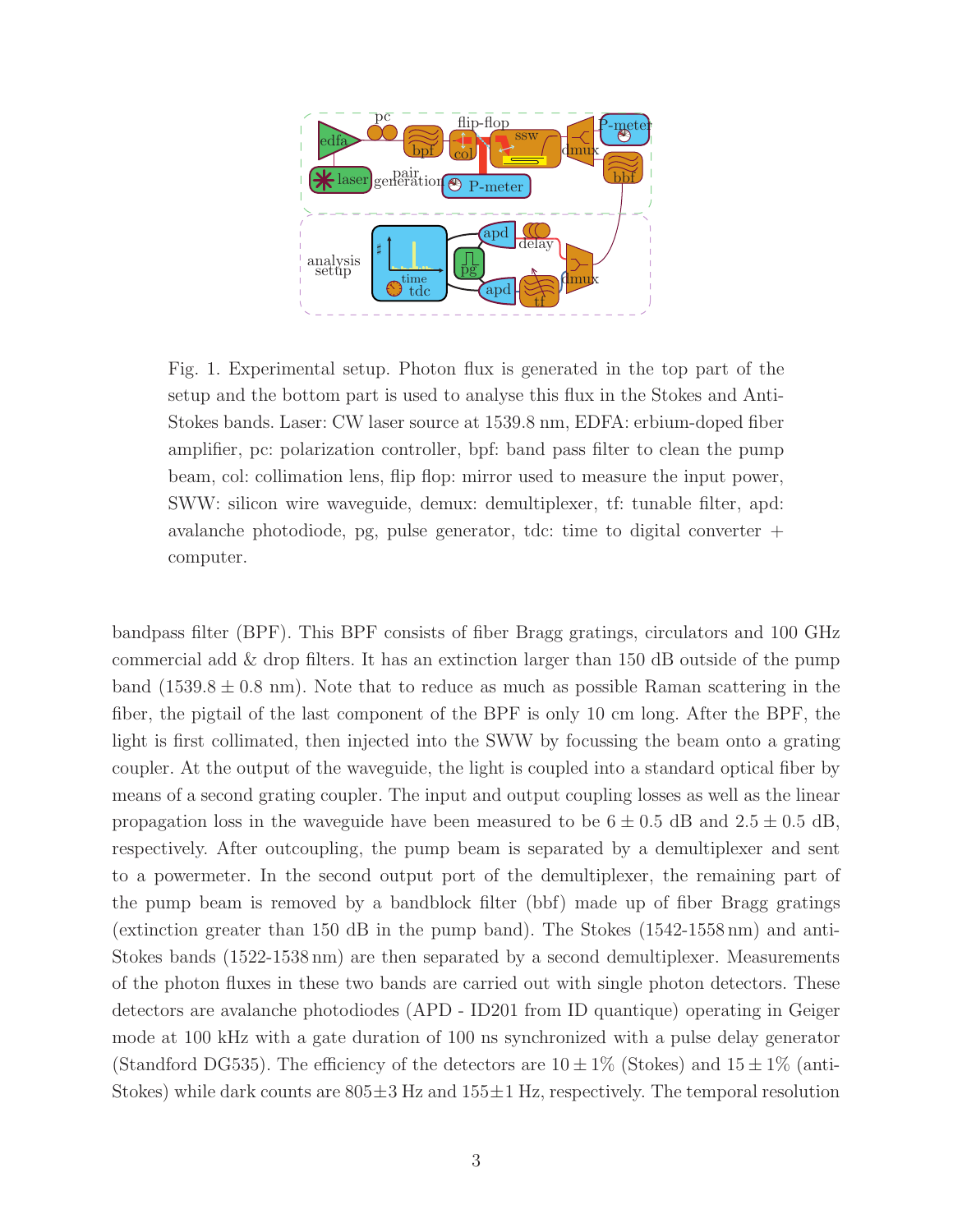of the detectors is limited by the time-to-dital converter (tdc) and is less than 1 ns. For the spectrally resolved measurements, a tunable filter (gaussian transmission with a full width at half maximum of 1.5 nm - Newport TBF-1550-1.0) is added in the Stokes arm after the last demultiplexer.

The temperature of the SWW can be varied from 300 K (room temperature) to 575 K thanks to a cartridge heater embedded in the aluminium block holding the waveguide and its temperature is monitored with a thermocouple. Except when mentioned explicitly, all measurements are carried out at room temperature  $(\approx 300 \text{ K})$ .

#### 3. Experimental results

The power of the scattered light in the Stokes band was first measured as a function of the input power of the pump laser. As can be seen in Fig. [2,](#page-4-0) the power in the Stokes band increases with the pump power  $(P)$  and exhibits a linear as well as a quadratic dependence with P. The quadratic contribution is well known  $[10]$  and can be attributed to the nonlinear third order Kerr effect. Indeed, when a continuous wave is propagating in a medium, the instantaneous third order nonlinear effect is responsible for the generation of photon pairs through degenerated four-wave mixing process. The flux of photon pairs emitted over a small frequency interval  $\Delta \nu$  at detuning  $\nu$  from the pump frequency is given by [\[14\]](#page-10-4)

<span id="page-3-0"></span>
$$
\Phi = \int_{\Delta\nu} \left| \gamma P L \operatorname{sinc} \left[ \beta_2^{\frac{1}{2}} 2\pi \nu L \left( \frac{\beta_2 (2\pi \nu)^2}{4} + \gamma P \right)^{\frac{1}{2}} \right] \right|^2 d\omega \tag{1}
$$

and thus increases quadratically with P, while its spectrum  $\Phi(\nu)$  has a sinc shape for small frequency interval  $\Delta \nu$ .

Beside the quadratic contribution to the photon flux, a linear contribution is clearly visible in Fig. [2.](#page-4-0) This later contribution cannot be explained by nonlinear losses since the power in the waveguide is too small for these losses to be significant. This has been experimentally verified by measuring the propagation losses in the SWW for each data points reported in Fig. [2.](#page-4-0) The highest relative variation of the ratio of the output to the input power was 2.5% and is attributed to small coupling loss variations.

Raman scattering occurring in the filtering line between the SSW and the detectors is a potential source of photons since this filter is made up of standard optical fiber components. The measurement of this contribution to the total flux was performed by replacing the SWW by a fiber-attenuator which introduces the same amount of power attenuation as the SWW. At an input pump power of 1.25 mW (half the maximum power considered in our experiments), the generated photon flux was found to be less than 12% of the total flux in the spectral bandwidth previously considered. Raman scattering in the filtering line cannot therefore account for the difference between the experimentally recorded photon flux and the quadratic law given by Eq[.1.](#page-3-0)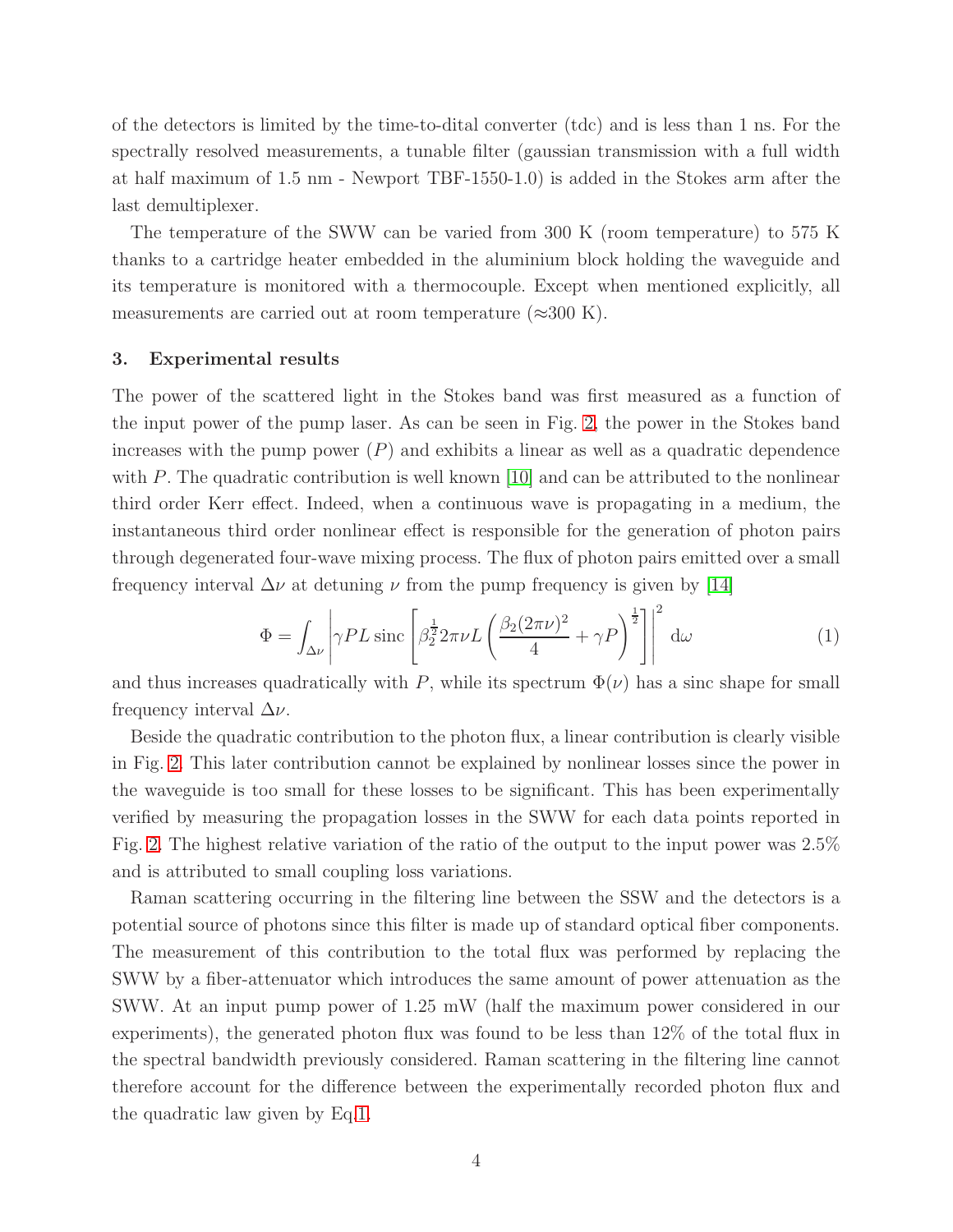

<span id="page-4-0"></span>Fig. 2. Experimentally recorded photons flux generated in the Stokes band (1541.5-1558.5 nm) as a function of the pump power. Solid line: second order polynomial fit  $\Phi = aP^2 + bP$ , dotted curves: linear  $(bP)$  and quadratic  $(aP^2)$ contributions.

To clearly identify the physical process responsible for the linear contribution reported in Fig. [2,](#page-4-0) we experimentally studied the spectral characteristics of the generated photon fluxes in the Stokes and anti-Stokes bands. The spectrally resolved photon flux in these two bands, recorded at a pump power of 250  $\mu$ W, are shown in Fig[.3](#page-5-0) (a). As can be seen, the photon fluxes rapidly decrease with the frequency detuning  $|\nu|$ . These spectra are in agreement with a Bose-Einstein law (solid lines in Fig[.3](#page-5-0) (a) which are given by eq. [\(2\)](#page-8-0)), and support the assumption that photons are scattered by thermal excitations. Moreover, the flux in the Stokes band is larger than its anti-Stokes counterpart. This is expected if the Stokes band is associated with emission of excitations and the anti-Stokes band to absorption of excitations. The spectrum of Fig[.3](#page-5-0) (a) was then compared with the spectrally resolved photon flux generated in the fiber, i.e. when the waveguide is replaced by the fiber attenuator, see Fig. [3\(](#page-5-0)b). The later data were recorded at a power of 1.25 mW to ensure similar statistical errors. The origin of the scattered photons in the fiber is expected to be Raman scattering, and is therefore expected to scale linearly with input power. Upon rescaling by a factor  $250\mu\text{W}/1.25\text{mW} = 0.2$  to compare with panel (a) (left axis in Fig[.3\(](#page-5-0)b)) it appears that within the studied spectral band, photons generated by Raman scattering in the filtering line account for maximum 25% of the spectral flux up to a detuning of 20 nm. The measurements in Fig[.3](#page-5-0) (a) where further compared with the spectrum of the correlated photon pairs generated in the SWW. This spectrum was obtained from a coincidence measurement at a pump power of 1.75 mW and is shown in Fig[.3\(](#page-5-0)c). It is in agreement with the sinc variation predicted from Eq[.1.](#page-3-0) This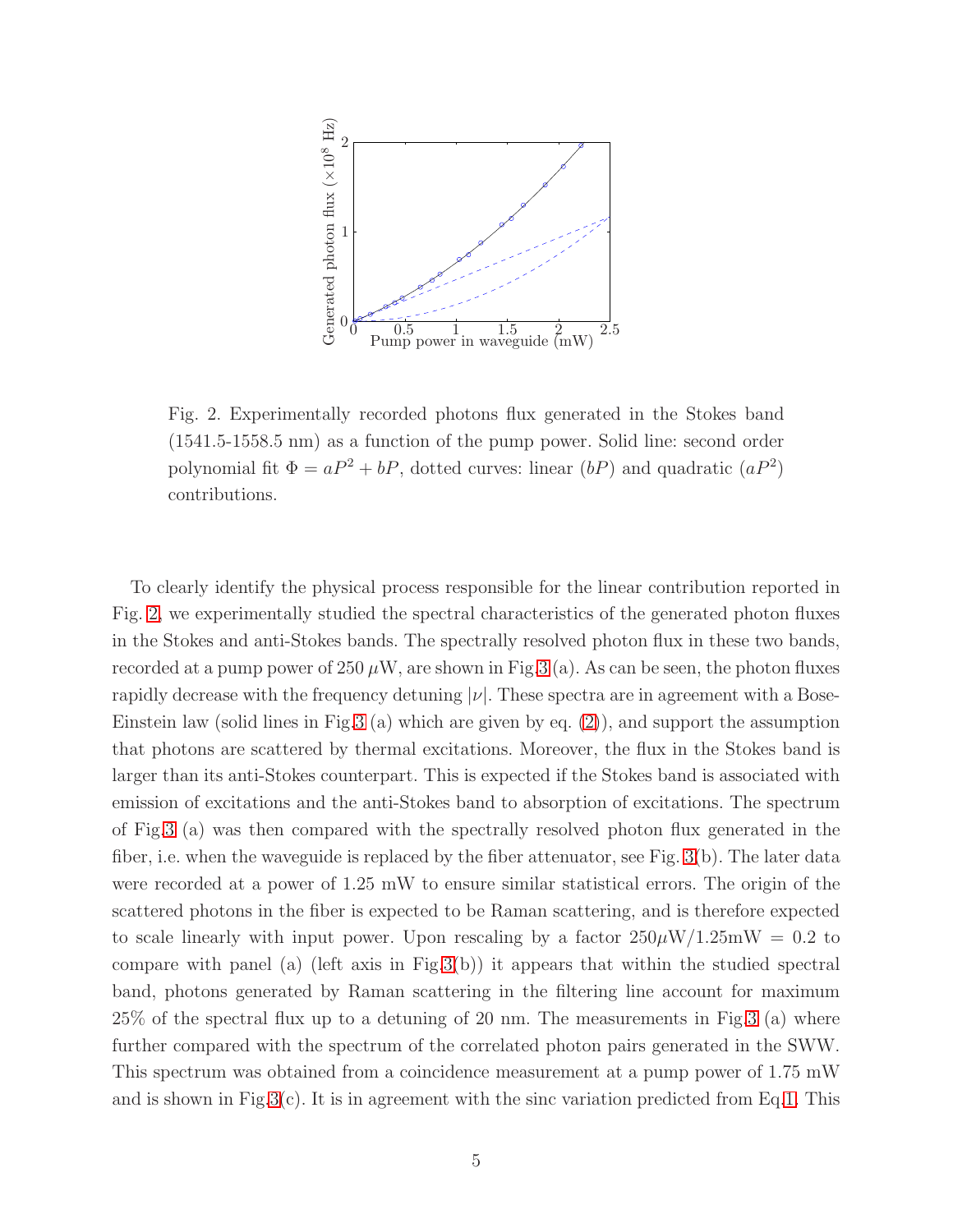

<span id="page-5-0"></span>Fig. 3. a) Generated photon flux in the Stokes  $(+)$  and anti-Stokes  $(0)$  bands  $(1541.5-1558.5 \text{ nm and } 1522-1528 \text{ nm, respectively}),$  for  $P = 250 \mu \text{W}$ . The solid curves are theoretical fits with a Bose-Einstein distribution (see Eq. [2\)](#page-8-0). b) Photon flux generated in the filtering line itself at Stokes  $(+)$  and anti-Stokes (o) frequencies for input power  $P = 1.25$  mW. Solid curves: fit following the Raman noise in a silica fiber. c) Photon pair flux generated in the silicon waveguide  $(+)$  and fit following eq. [1](#page-3-0) (curve), input power:  $1.25 \text{ mW}$ . Error bars are calculated from statistical error as well as error on out-coupling losses. In these figures, the flux for each data point is corrected by subtracting the loss spectrum and dark counts from the detectors. The experiments have been performed at different input powers to ensure similar statistical errors. The right axis (coloured in green) refers to the actual power while the left axis rescales the data to input power  $P = 250 \mu W$  to enable comparison with the spectrum reported in Fig.(a) (see discussion in main text).

spectrum is expected to scale quadratically with input power. Upon rescaling by a factor  $(250\mu W/1.75mW)^2 \simeq 0.02$  to compare with panel (a) (left axis in Fig[.3\(](#page-5-0)c)) it appears that the flux coming from correlated photons pairs is negligible in comparison with the total flux. In conclusion, the linear contribution of the power dependence of the photon flux generated in the SWW can therefore be attributed to a scattering process whose spectrum is well represented by the measurements reported in Fig[.2\(](#page-4-0)a).

In order to confirm that the scattering process involves interaction with thermal excitations in the SWW, we have measured the evolution of the flux in the anti-Stokes band as a function of the temperature of the waveguide. In this experiment, the input pump power was set to a value of 500  $\mu$ W and the total flux generated in the spectral band from 0.4 to 2.5 THz from the pump frequency was recorded. The temperature dependence of the photon flux is shown in Fig[.4](#page-6-0) and is found to be linear in the temperature range extending from 300 K to 575 K. Note that this flux is corrected for losses and detector efficiency.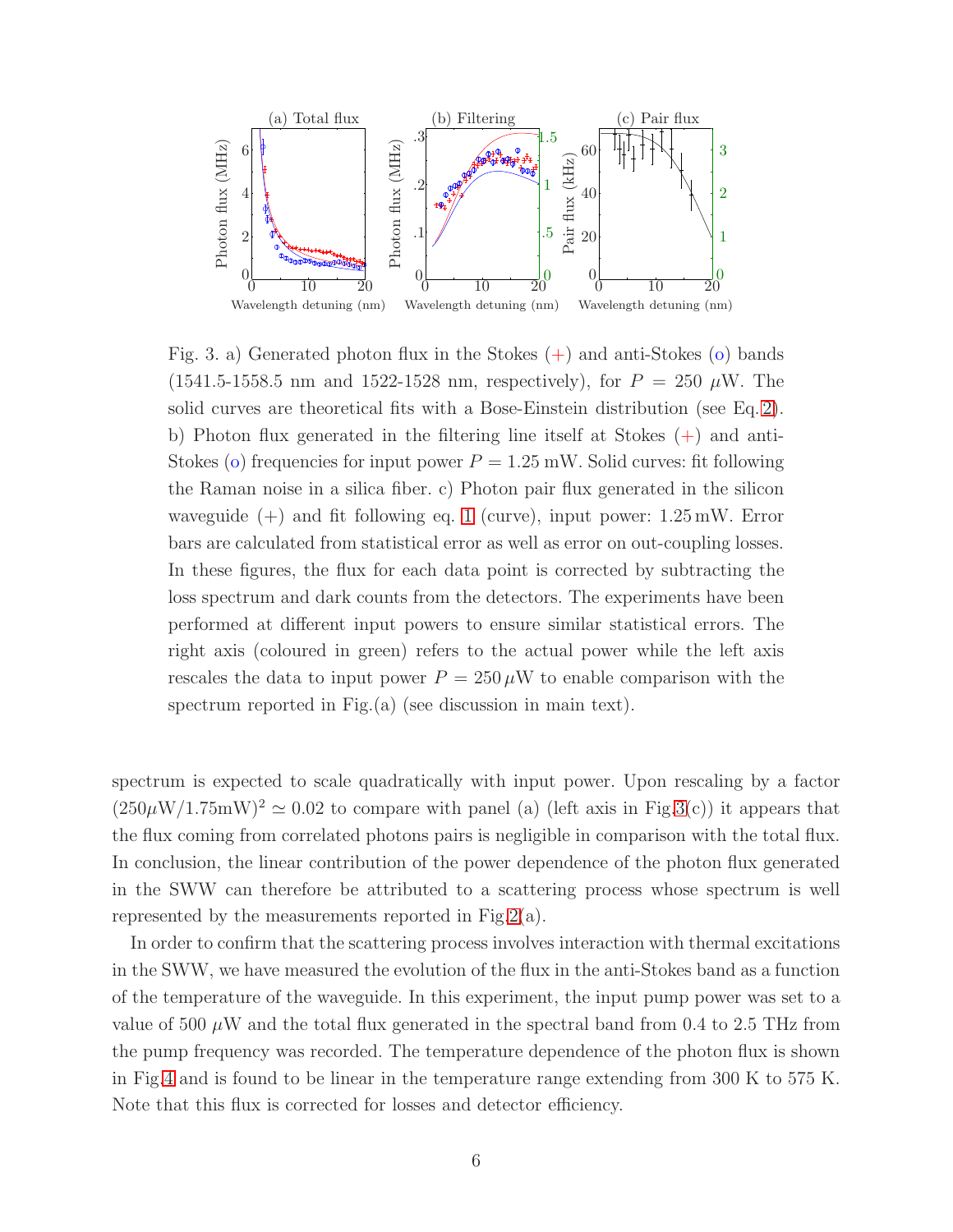# PSfrag replacements



<span id="page-6-0"></span>Fig. 4. Flux generated in the anti-Stokes band as a function of the SWW temperature  $(o)$  and linear fit  $(-)$ .

Free carrier generation is known to play a major role in the optical properties of silicon wire waveguides at a wavelength of  $1.5 \mu m$  and could potentially be involved in the inelastic photon scattering reported in this work. Free carries arise when electron-hole pairs are created through linear and nonlinear absorption of photons. The free carrier density is therefore time dependent when pulses are launched in SWW and its effects on light scattering can thus be investigated by time resolved measurements. To study the possible role of free carriers, the CW input beam was cut into square pulses. To achieve this, the output of a pulse pattern generator(Agilent 81110A) was sent through a non linear diode that induces sharp rising slopes of the electrical pulses. These electrical pulses drive an integrated Lithium-Niobate intensity modulator, thereby temporally shaping the input beam into 50 ns square pulses at a 2 MHz repetition rate. The pulse duration and the repetition rate were chosen such that the carrier population can fully build up during each pulse and completely decay between two pulses (the carrier lifetime is  $\approx 1 \,\text{ns}$ ). Fast superconducting single photon detector (Scontel detector - jitter around 40 ps) and high performance time-to-digital converter (Agilent Acqirisis system - 5 ps resolution) ensure a time resolution of 80 ps. This overall temporal resolution is limited by the pulse pattern generator, but is largely sufficient to reveal any free carriers effects. The peak pump power has been adjusted so that the linear part of the photon flux is the dominant source of photon generation away from the pump frequency  $(P = 0.3, 1.25, 2.5 \text{ mW})$ . This power level also keeps the average number of scattered photons per pulse much lower than 1 to avoid missing late events because of the dead time of the detector. The laser pulses have been measured by the same setup as for the scattered photon flux and are shown in Fig. [5](#page-7-0) (bottom curve) together with the photon flux for differ-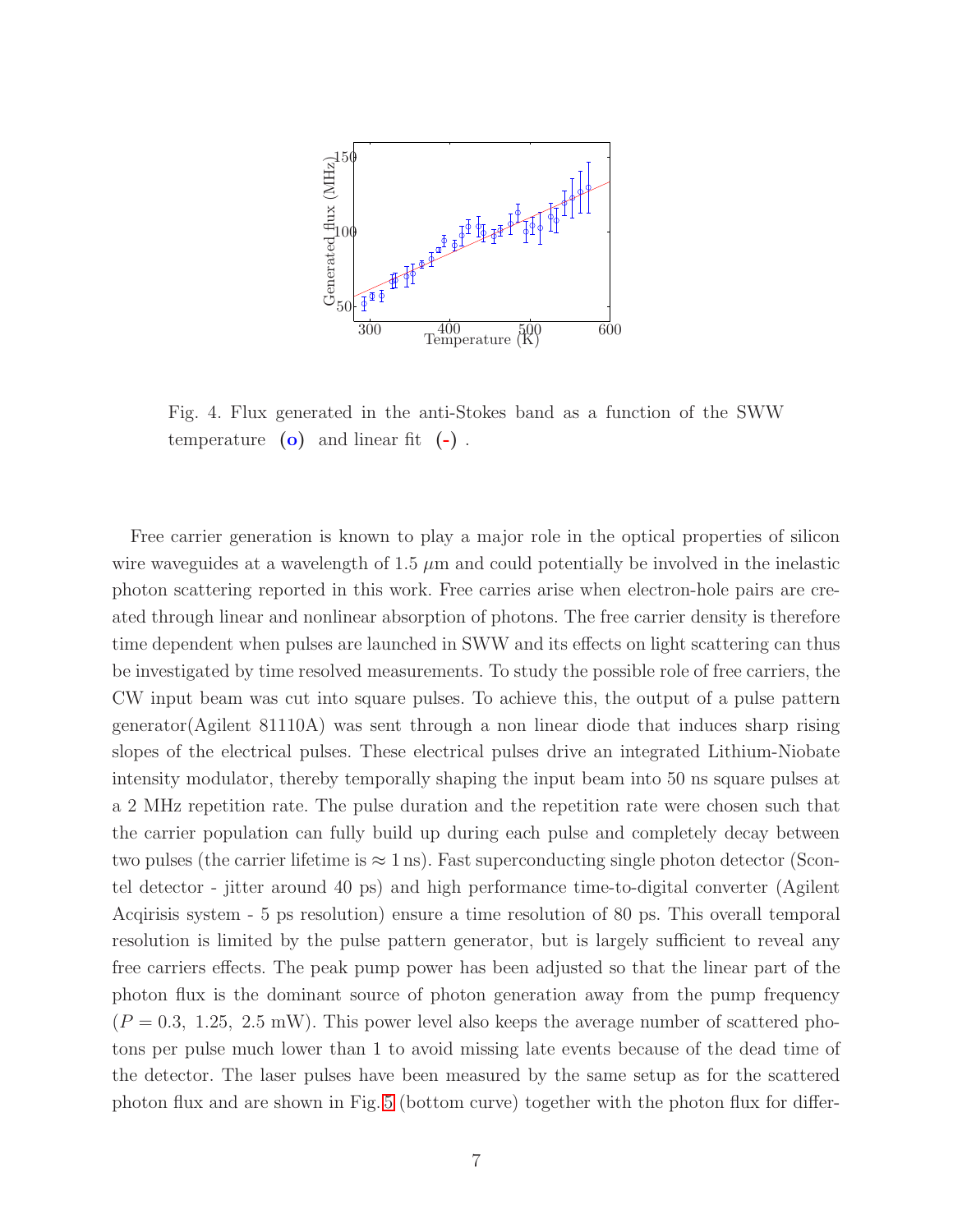

<span id="page-7-0"></span>Fig. 5. Emitted flux response time. Measured temporal profile of the input pump pulse (\*) and corresponding total photon flux emitted at both Stokes and anti-Stokes frequencies (red - 3 top curves) for 300  $\mu$ W ( $\Delta$ ), 1.25 mW ( $\circ$ ), and  $2.5 \text{ mW}$  ( $\triangleleft$ ) peak pump power. The black dotted curve shows the temporal dynamic of the carrier density due to the laser pulse assuming a carrier lifetime of 1 ns. Rise/fall time  $(10\% - 90\%)$  is the same  $(450 \text{ ps})$  for both the laser and the 3 scattered fluxes. The corresponding rise/fall time (10%-90%) of the carrier population is 2.3 ns assuming a 1 ns lifetime. The scattered flux is thus independent of the carrier population.

ent input peak powers. As can be seen, the temporally resolved flux of the scattered light is independent of the input power  $P$  and exhibits a rise time smaller or equal than 100 ps. This time scale is much faster than the typical values associated with the carriers dynamics in similar waveguides. This latter time ranges between 1 ns and 4 ns, 1 ns being the commonly accepted value and 4 ns, the carrier lifetime measured in the waveguide used for our experiments at the same power level (note that this value is compatible with [\[3\]](#page-9-4)). These results clearly show that the inelastic scattering associated with the linear contribution reported in Fig[.2](#page-4-0) is not related to the free carriers density.

# 4. Discussion

We have presented evidence for broadband low power light scattering in SWW that exhibits a strong thermal and spectral dependence. In our opinion, the simplest explanation for these observations is inelastic scattering of the pump beam on a thermal distribution of excitations. This model predicts that the probability for a pump photon at frequency  $\nu_0$  to be scattered to frequency  $\nu_0 + \nu$  is proportional to the number of excitations with frequency  $\nu$ . More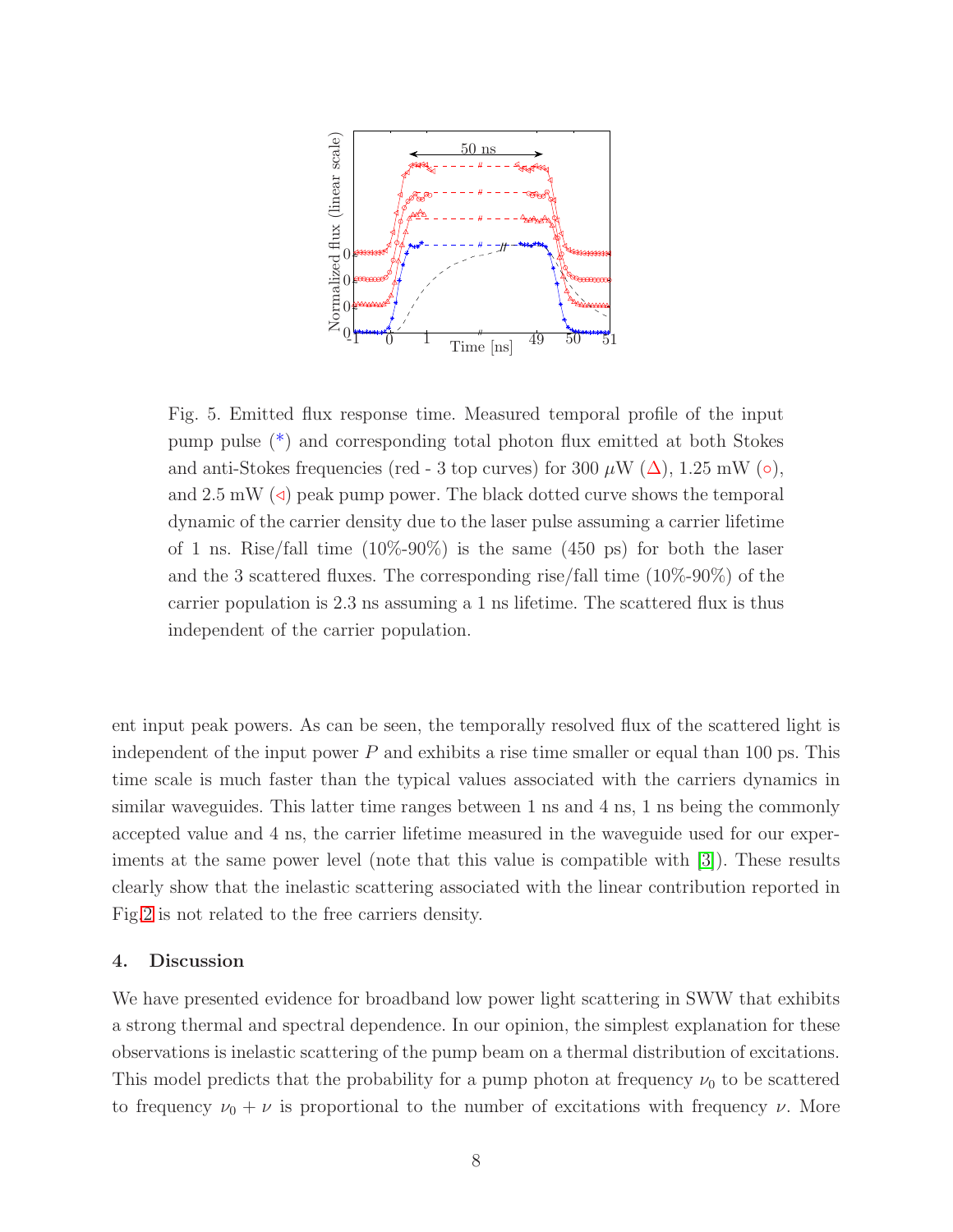precisely, assuming a pump beam of power P propagating in a waveguide of length L at a temperature T, the power of the light that is scattered in the frequency interval  $\Delta \nu$  around  $\nu_0 + \nu$  should have the form

<span id="page-8-0"></span>
$$
P_{scat} = \kappa \left[ \frac{1}{\exp(\mathbf{h}|\nu|/k_{\mathrm{b}}T) - 1} + \frac{1}{2} \left( 1 - \text{sign}(\nu) \right) \right] L \Delta \nu \, P \tag{2}
$$

where  $sign(\nu) = \pm 1$  corresponds to Stokes and anti-Stokes scattering respectively. In general  $\kappa$  can depend on  $\nu$ , both through the spectral density of excitations and through the spectral dependency of the scattering amplitude. However, the spectrum reported in Fig[.3](#page-5-0) (a) is well fitted by eq. [\(2\)](#page-8-0) with  $\kappa$  independent of  $\nu$  (see solid curves in the figure). This suggests that the scattering is on a 1 dimensional gas of excitations, and that the scattering amplitude varies little with detuning.

We note that within the investigated range of frequency detunings and temperatures the Bose-Einstein distribution  $(\exp(h|\nu|/k_bT) - 1)^{-1}$  is well approximated by  $k_bT/h|\nu|$ , leading to a linear temperature dependence and a spectral variation that scales as the inverse of the frequency detuning. Confirmation of the complete Bose-Einstein distribution predicted by eq. (eq:Pscat) would require measurements at larger detunings or lower temperature, which is unfortunately not accessible with our setup.

From the data presented in Fig [2](#page-4-0) and Fig[.3](#page-5-0) (c), we estimate that for the waveguide studied, the proportionality constant is  $\kappa = 3.5 \times 10^{-10} \text{cm}^{-1} \text{THz}^{-1} \pm 30\%$ .

The physical origin of the 1 dimensional thermal gas of excitations on which the photons scatter is unclear. Phonons are a natural candidate. However, the phonon dispersion relation in bulk crystalline silicon (see e.g. [\[15\]](#page-10-5)) does not allow for the scattering observed here. A possible explanation is a modification of the continuous dispersion relation of phonons in bulk silicon either through geometrical effects due to the finite dimension of the waveguide, or because of the presence of defects in the silicon. Explanations based on Raman scattering in the silica substrate beneath the waveguide are probably ruled out because the scattered spectrum would be very different from the observed spectrum. Explanations based on free carriers are also ruled out by our temporal measurements. The fact that a similar scattering was also observed in hydrogenated amorphous-silicon waveguides [\[12\]](#page-10-2) constrains possible interpretations of our observations.

The linear broadband scattering studied in the present work is very weak. Nevertheless, it has implications for the future use of SWW in quantum optics. Indeed our work shows that photon pair sources based on SWW can be improved, either by cooling the SWW, or (easier) by selecting the Stokes and anti-Stokes spectral bands not too close to the pump wavelength.

We emphasize that notwithstanding the scattering studied in the present paper noise, SWW remain a promising source of photon pairs based on four wave mixing. Indeed, we have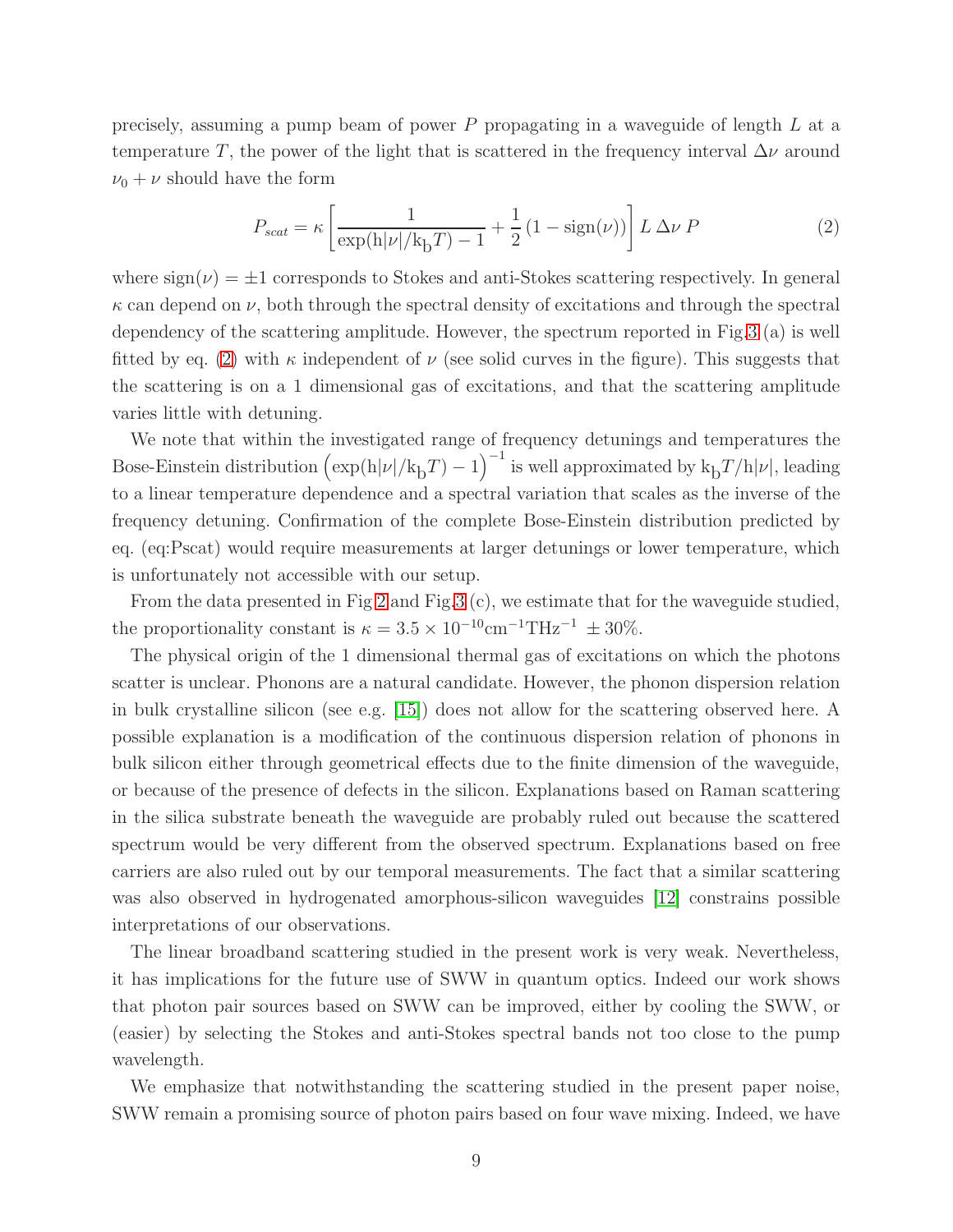estimated that the signal to noise ratio (SNR) obtained from coincidence measurements on SWW and a comparable silica fiber source (silica fibers are the most studied photon pair sources based on four wave mixing [\[16](#page-10-6)[–18\]](#page-10-7)) differ by at least a factor 20. In the case of silica fibers, we made a theoretical estimate based on the theory presented in [\[19\]](#page-10-8). For the comparison we tried to keep all other factors constant, and in particular assumed zero dispersion for the fiber so that the spectrum of the pair flux is flat, and integrated flux over the same Stokes and anti-Stokes bands as used here. This explains why Raman scattering has plagued photon pair generation experiments based on silica fibers from the onset, but has only been noticed recently in the case of SWW.

# Acknowledgments

We acknowledge the support of the *Fonds pour la formation à la Recherche dans l'Industrie et dans l'Agriculture* (FRIA, Belgium), of the *Interuniversity Attraction Poles Photonics@be Programme* (Belgian Science Policy) under grant IAP6-10, of the *Fonds pour la Recherche Fondamentale Collective* (FRFC) of the FRS-FNRS under grant number 2.4608.10. Wim Bogaerts acknowledges the Flemish Research Foundation (FWO-Vlaanderen) for a postdoctoral fellowship.

# <span id="page-9-0"></span>References

- 1. Q. Lin, O. J. Painter, and G. P. Agrawal. Nonlinear optical phenomena in silicon waveguides: modeling and applications. *Optics Express*, 15(25):16604–16644, December 2007.
- <span id="page-9-4"></span>2. R. Claps, D. Dimitropoulos, Y. Han, and B. Jalali. Observation of Raman emission in silicon waveguides at 1.54µm. *Optics Express*, 10(22):1305–1313, November 2002.
- 3. A. C. Turner-Foster, M. A. Foster, J. S. Levy, C. B. Poitras, R. Salem, A. L. Gaeta, and M. Lipson. Ultrashort free-carrier lifetime in low-loss silicon nanowaveguides. *Optics Express*, 18(4):3582–3591, February 2010.
- <span id="page-9-2"></span><span id="page-9-1"></span>4. D. R. Solli, P. Koonath, and B. Jalali. Inverse raman scattering in silicon: A free-carrier enhanced effect. *Physical Review A*, 79(5):053853, May 2009.
- 5. J. E. Sharping, K. F. Lee, M. A. Foster, A. C. Turner, B. S. Schmidt, M. Lipson, A. L. Gaeta, and P. Kumar. Generation of correlated photons in nanoscale silicon waveguides. *Optics Express*, 14(25):12388–12393, December 2006.
- <span id="page-9-3"></span>6. Q. Lin and G. P. Agrawal. Silicon waveguides for creating quantum-correlated photon pairs. *Optics Letters*, 31(21):3140–3142, November 2006.
- 7. H. Takesue, Y. Tokura, H. Fukuda, T. Tsuchizawa, T. Watanabe, K. Yamada, and S.-i. Itabashi. Entanglement generation using silicon wire waveguide. *Applied Physics Letters*, 91(20):201108, 2007.